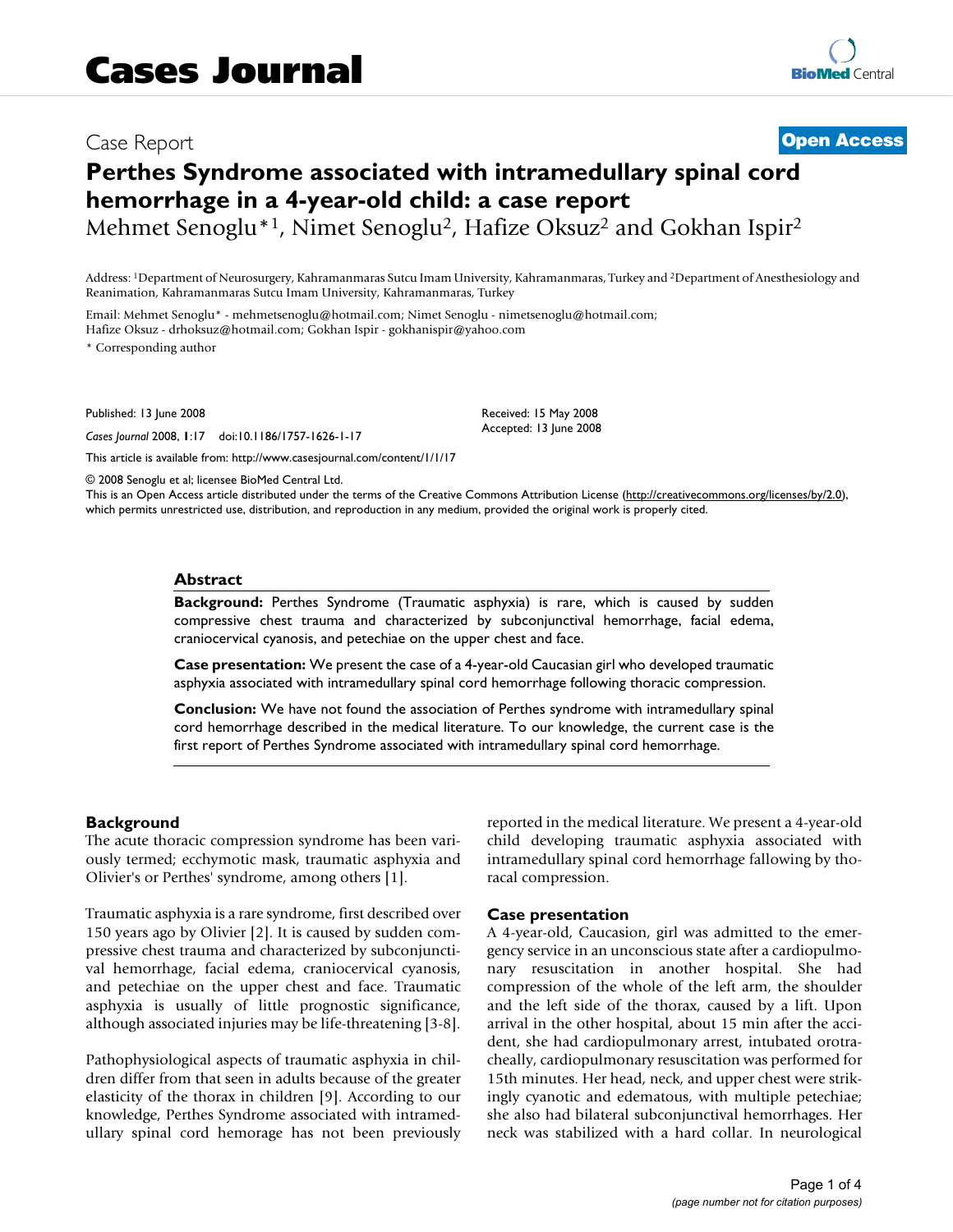examination; the patient was Glasgow Coma Score of E1M2Ve [coma score of 3], papillary was isochoric and light reflex were bilaterally reactive. She was paraplegic. Past medical history was noncontributory. Her heart rate was 130 bpm, arterial blood pressure was 100/65 mm Hg, and peripheral pulses were weakly palpable in both upper extremities. Breath sounds were not obtained in the left hemi thorax. The abdomen was soft. Blood gas analysis just after she was admitted to the intensive care unit was: pH 7.30, PaCO2 45 mmHg, PaO2 60 mmHg, base excess  $-2.8$  mMol $\cdot$ L $-1$ , breathing 5 L $\cdot$ min $-1$  100% oxygen by self-inflating bag via endotracheal tube. On the pulmonary x-ray, pneumothorax was determined and tube thoracostomy was performed. Spinal and abdominal X-ray and echography showed no injuries. Hemorrhage and edema were not observed in the brain and spinal by computed tomography. Ophthalmological examination, including fundoscopy, revealed no abnormalities. Respiratory failure developed and the patient required mechanical ventilation. She was observed in the intensive care unit and treated with methylprednisolone sodium succinate within 24 hours (intravenous bolus of methylprednisolone [30 mg/kg], methylprednisolone infusion of 5.4 mg/kg per hour for 24 hours). After the respiratory failure was recovered, on the 20th day, cervical Magnetic Resonance Imaging revealed an intramedullary hemorrhage lesion to Thoracal [Th ] 2–3 intervertebral disc level situated. The lesions were seen heterogeneous on Th-1 and Th-2 weighted images, which is started to resorption [figure 1]. The patient transferred to the rehabilitation unit in state of Glasgow Coma Score of E3M5V2 [coma score of 10].

# **Discussion**

Traumatic asphyxia is usually caused by severe thoracic compression but has also been associated with asthma, paroxysmal coughing, protracted vomiting, and jugular venous occlusion [10].

Cases of traumatic asphyxia are mainly a consequence of motor vehicle crashes. Other causes include heavy machines, furniture and, rarely, deep-sea diving, epileptic seizures, difficult delivery and asthmatic attack [2]. In literature, the typical range of the duration of compression is between two and five minutes [11]. The duration and the weight of compression affect the outcome following traumatic asphyxia. Considerable weight can be tolerated for a short period, whereas a comparatively modest weight applied for a longer period may result in death [1,2,11,12]. In our case, the duration of compression was about five minutes.

After traumatic asphyxia, patients often demonstrate striking physical findings, including blanching erythema and petechiae of the head and neck, as well as cervicofacial

edema. Often there are transient neurological symptoms, such as blurred vision and hearing loss [13].

In the present case, there was paraplegia. Perthes Syndrome associated with paraplegia has not been previously reported. Williams et al. [13] studied the effects of chest compression on intrathoracic venous pressure in an animal model. When the glottis was open, only a small rise in jugular venous and superior vena cava pressures was observed. A significant increase of venous pressure occurred only when the glottis was closed during chest compression. The cutaneous findings of traumatic asphyxia are believed to result from an increase in capillary pressure, which causes rupture of small vessels, petechial hemorrhages, and hydrostatic edema [14]. The vision can be affected by the same mechanism; for example, retinal hemorrhage has been associated with severe chest compression (Purtscher's retinopathy). In addition, a hearing deficit can be caused by edema of the eustachian tubes [3,10,13-15]. Severe abdominothoracic compression – or purely abdominal compression in some cases – can cause acute, high-pressure venous stasis. Stasis affects the avalvular network of both venae cavae, particularly the superior. It results in capillary dilatation and, after several minutes, haemorrhagic suffisions under the skin [1].

Cervical venous drainage is provided by the internal and external jugular veins. The tissues and structures beneath the deep cervical fascia (i.e., larynx, trachea, oropharynx) drain into the internal jugular vein while those above it [subcutaneous tissue of the scalp and neck) drain into the external jugular vein. Although the external jugular vein has two pairs of valves, they are not competent to prevent flow reversal [16]. In contrast, the brain, the deep soft tissues of the neck, and the airway are protected against reversal of venous blood flow by valves in the internal jugular vein; however, these valves may also become incompetent at pressures exceeding 45 mm Hg [17]. This may explain why the scalp and superficial cervical tissues are more likely to be affected than the brain and airway in traumatic asphyxia [3,16-18].

The infrequency of cerebral hemorrhage is explained by the support given to the blood vesels of the brain and meninges by the intracranial pressure, analogous to the support of the retinal vessels by the intra-ocular pressure. The severity of edema in this syndrome varies from involvement of the subcutaneous tissue to swelling of the deep tissues. Mild to moderate cervical prevertebral soft tissue swelling with dysphagia, hoarseness, swollen tongue, and cervical hematoma has also been observed [18]. Although cord injury has not been described with venous hypertension from crush injury it, there have been descriptions of cord dysfunction with other causes of increased venous pressure. In the present case, our opin-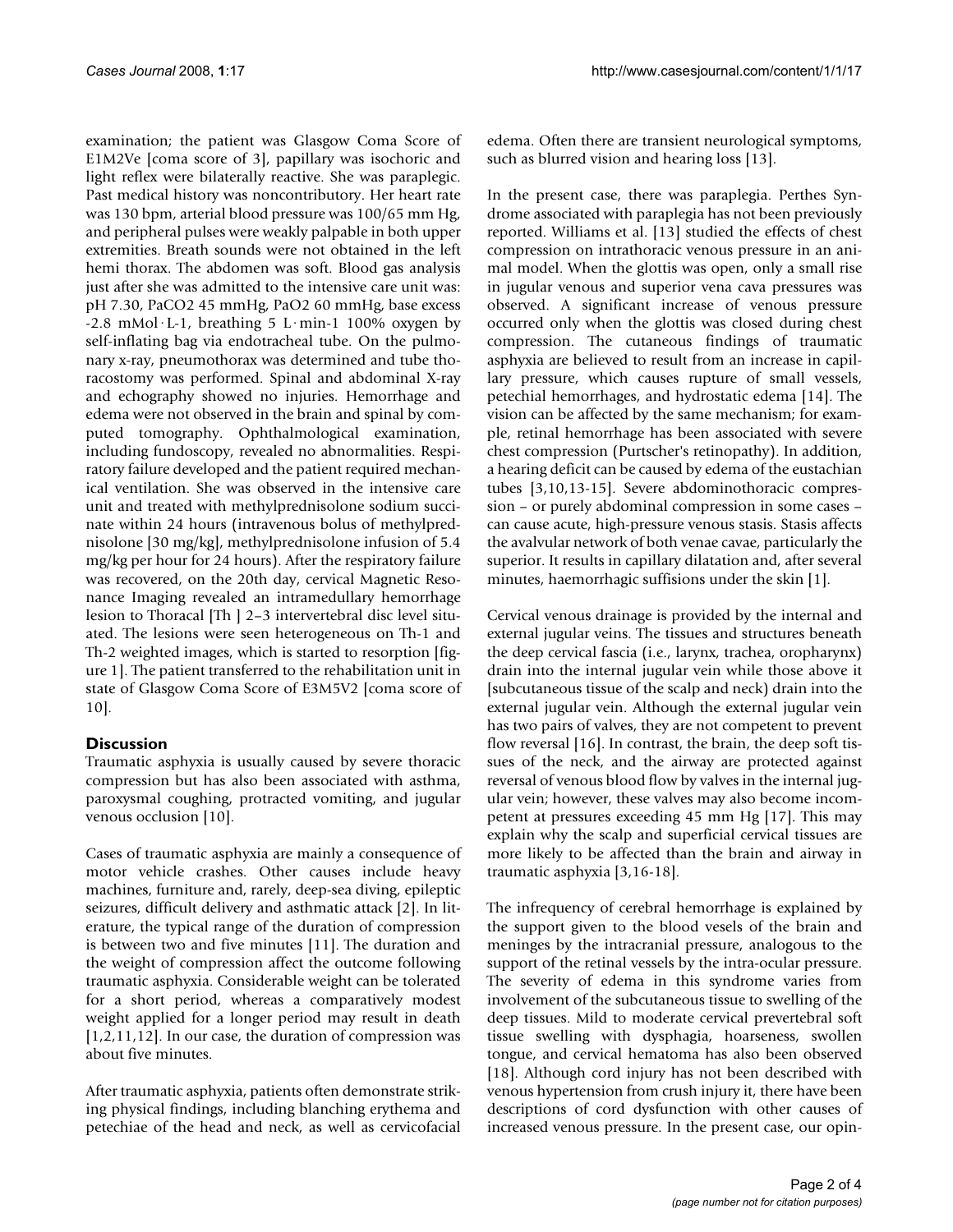

# Cervical MRI: An intramedullary hemorrhage lesion is seen at th MRI **Figure 1** e the Th 2–3 intervertebral disc level situated on the Cervical

**Cervical MRI: An intramedullary hemorrhage lesion is seen at the the Th 2–3 intervertebral disc level situated on the Cervical MRI**. The lesions were heterogeneous on Th1 and Th2 weighted images.

ion that spinal cord can be affected by the increased venous pressure and intrameduller spinal hemorrhage developed at the Th 2–3 level. It is important to know that in unconscious cases, who had traumatic asphyxia, venous and capillary pressure increases; this pathopyhsiological process may result in spinal hemorrhage [3,16-18]. Traumatic asphyxia may also be complicated by serious thoracic injuries including pneumothorax, hemothorax, rib fractures or flail chest, and mediastinal injuries, and head injuries. It is reported that mortality rate is usually low in children because they have elastic chest cage [19]. In the presented case pneumothorax was determined and tube thoracostomy was performed.